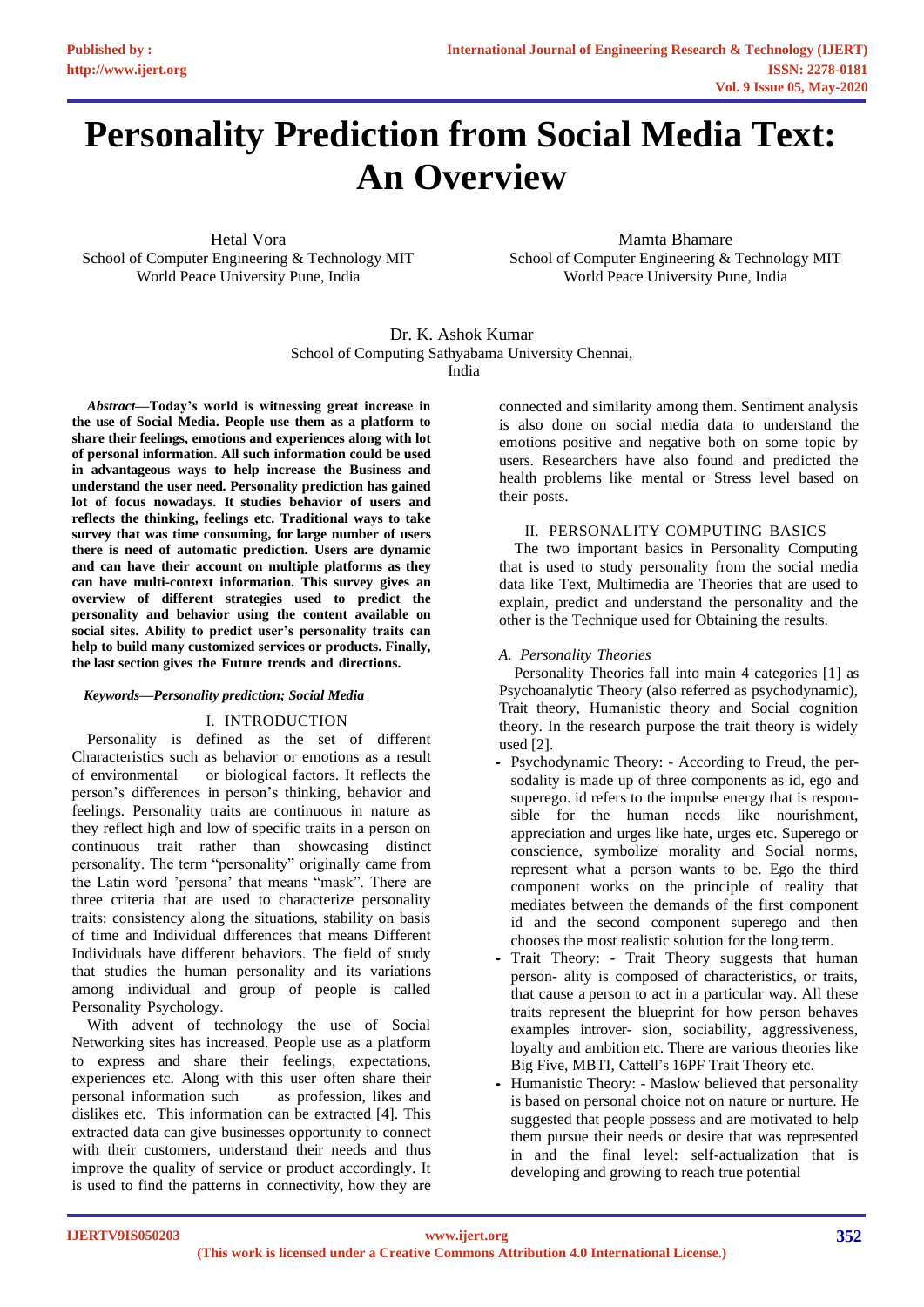*•* Social Cognition Theory: - The social cognition theory view personality in form of social interactions. Person's behavior is affected by the environment in which he stays.

The Trait theory is most widely used in studying the personality in field of Psychology. Unlike other theories this is based on finding the differences between the personalities of individuals. The combination of various traits forms a personality that is always unique for every individual.

*1) Big Five:* Today's Researchers believe that there are 5 personality traits. Big Five suggests that the traits can be categorized on 5 different classes. Exact labels for these 5 traits are still difficult to agree for some of them. Popular acronym is OCEAN for traits.

- *•* Openness: It reflects the intellectual level of a person. How curious, creative novel a person is. It also reflects how imaginative or independent a person is. Openness is related to people's eagerness to try to new things, ability to be vulnerable, and capability to think outside the box. Common traits related to openness are: Imagination, dif- ferent interests, Originality, Daring, Cleverness, Intellect, Creativity, Curiosity etc.
- *•* Conscientiousness: It refers to the aptness of being steady, self-disciplined, responsible, focusing on achieving goals, and prioritizes plans instead of spontaneous behavior. It contrasts careless behavior. It denotes how careful, cautious, honest a person is. It is way to control impulses and act in a way that is acceptable socially by everyone around. This people are great at planning and organizing effectively. This include factors as planning, responsible, hard-work, determination, ambitious, control etc. They are good in leadership qualities.
- Extroversion: People with high Extroversion quality have high confidence, Positive energy, and positive emotions, sociable and urge to interact more with other people. They are talkative in nature. It contradicts reserved behavior. Factors related to this trait are energy, talkativeness, fun loving, friendly, helping etc. These people feel good about themselves as well as about the world around them. People with low extroversion are reserved, quiet.
- *•* Agreeableness: This is tendency to be cooperative with others instead of being suspicious. They are friendly and liked by their colleagues as well as people surrounding them. They don't like to fight or argue rather than they are peace makers. Humble, politeness, helpful, patient, kind, sensitive etc are the traits that come under umbrella of agreeableness.
- Neuroticism: It is contradict confident or secure nature. people with high neuroticism sensitive or nervous. This trait characterized by sadness, moodiness, and emotional instability. They experience negative emotions and feel- ings easily, like anger, anxiety, depression, negativity etc. It refers to the tendency to experience negative emotional states and see oneself and the world around negatively. Factors like temperamental,

anxious etc are some related traits.

With advent in the technology there had been wide increase in use of Social media like Facebook, Twitter, and Instagram etc. The information shared by users can be used to understand their personality and helps to understand needs and thus suggest services and facilities or predict their behavior for some situation.

# *B. Techniques Used*

There have been many approaches used for personality prediction as shown below.



Fig. 1. Approaches Used

- *•* Questionnaire: The earliest form of approach used for personality prediction was in form of questions. Users were asked some questions that had multiple choices, from which user had to select one. These Questions were different for different personality traits. Based on the user selection of option, it was rated on some scale. Thus, help to predict the final score for each trait by adding the total scores related to that question.
- Semantic Similarity: In this for the traits there are pre- defined vocabulary or dictionary words. The user's words present in the posts are checked for the semantic similar- ity, i.e. similar meanings have same score. The distance is found out and thus the trait was predicted.
- Machine Learning: Classical approaches cannot handle vast amount of data. This is one of the advantages of Machine learning algorithms. ML can also find the patterns from the data that might not be the visible by the humans.
- *•* Deep Learning: Deep learning [3] can be used to predict the personality traits with more accuracy. It processes the same way as human brains do. The feature extraction process is and there is no overload [5].

### III. LITERATURE REVIEW

Maite et. al. [7] focused on Personality prediction from the Author Profiling task. They used PAN-AP-2015 corpus that was collected for social media users from twitter. Four languages were included but this paper focused on English language only. Self- online test was taken, and score was given between -0.5 to 0.5. Big Five model was used for traits. Then Glove representation in vector form was used for word embedding. For short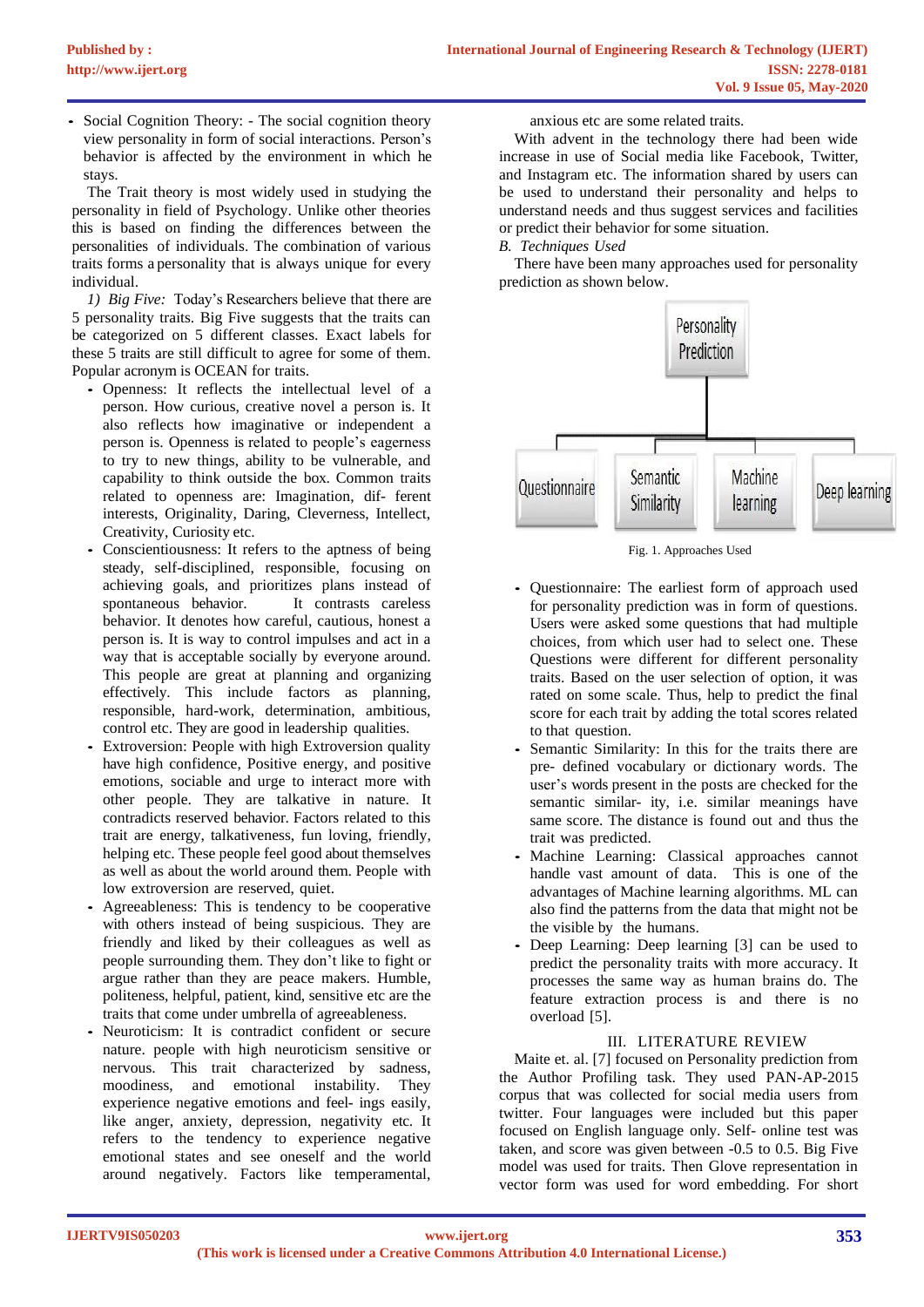input data, the padding of many zero was done to as CNN require fixed amount of input. Different filters were used for Convolution layers. All the outputs were merged together, and the pooling layer was applied. ReLU is used as activation function. Fully connected neural network gives output as 5 neurons one for each stage. Deeper CNN can be implemented.

The authors in this paper [8] aim to predict the personality of twitter users for Arabic users in Egypt. They collected the data using AraPersonality. This data set was collected from Arabic dialect twitter user. Questionnaire consisting of several MCQ's having 5 choices were translated to Arabic language and then filled by the users. And scores were assigned to each choice chosen by the user on the basis whether the question is Proportional or inversely proportional to the Big Five Personality Traits abbreviated as OCEAN. Apart from questionnaire their feeds were also collected. These Collected users feed then were pre-processed and cleaned by removing noisy data like user names, emails etc. and some non-Arabic words were converted to Arabic. Normalization was done to keep all the words in one form. The data is then divided into Train and test data. TF-IDF was calculated for every user. Three Supervised Machine learning as algorithms namely Decision trees, Support vector Machine and Multinomial NaïveBayes was used.

M. Hassanein et. al. [9] presented an approach to predict the personality on basis of semantics. They used big five model on MyPersonality Data-set. Vector Space model is used to represent the user text in the vector from that hold counts of every word in the text. Similarity measure is used to measure semantics using WordNet Database.

The Authors of the paper [10] proposed the model for text analysis and predict the personality of brands on Social Media Platform. Big Five model was used to predict the brand personality. This information could help brand to plan its Marketing Strategies as well as Improve relations with the Customers. MyPersonality data-set was used as well as the one was created for Brands pages and features were extracted from both these data-sets. Feature selection was done by done approaches namely Pearson Correlation and other was Gradient Boosting on 3 different Machine learning approaches as Support Vector Regression (SVR), Gradient Boosting and Feed- Forward Neural Network. XGB models perform best and predict personality.

Xiangguo et. al. [11] proposed a new model named as 2 CLSTM that is a bidirectional Long Short-Term Memory network interconnected with CNN to find personality of users.

It focused on structure of text as it can be important feature. Big Five model with 5 traits was used. Two datasets were used for the experiment. One is long text dataset of essay data-set of 2467 essays tagged with their author's traits and another is Short text of YouTube vloggers. GloVe algorithm was used for word embedding. LSTM is used which has a self-loop and RNN loop as well, it is bidirectional so as to extract more features.

Paper also proposes the concept of Latent sentence Groups (LSG) that means several sentences that are closely related to each other. CNN was used for studying such latent features. Max pooling layer is used after LSTM to get sentence vectors. Softmax classifier was used as the classifier. Various contrast models were used like TF-IDF bayes, 2 and 3 dimensions CNN, one LSTM to compare the results with proposed model, which proved to perform better.

 The authors of this paper [12] presented a system that could analyze the personality traits for Facebook users by using their status posts. Big Five personality model was used. They used MyPersonality data-set that had 250 users and about 10,000 posts updates from these users. These posts after extraction were pre-processed by removing links, symbols etc. All the words were converted in their lowercase. A spelling correction algorithm was used for real time data to correct all the incorrect spellings in the post. Posts also consisted of symbols like Hashtags (#) and emotions, these were removed by keeping the words as it is. TF-IDF was calculated to extract keywords from documents, thus feature vector was formed. This vector was too large so to reduce the size and to get only relevant features, Principal Component Analysis was used.

Machine learning algorithms KNN and SVM were used. KNN was best for Classification of traits.

J. Jia [13] focused on mental health problems like Stress and depression. For Stress detection, features were extracted at different granularity to describe each user as Tweet-level and user level. Author also created a benchmark data-set for the multi modal detection. For tweet level linguistic, visual, social features and for User level user's posting behavior and Social features like Influence were extracted. 1-dimension CNN was applied with Cross Auto-Encoder units. Also analyzed the user content and posting style. Also, according to the paper there exists a correlation between the mental health of user and some social concepts like structure, influence, engagement etc.

According to Di Xue et. al. [14], language is common and better way to express their thoughts and feelings for others to understand, thus text can reflect the personality traits. They proposed a 2-level hierarchical deep learning architecture called AttRCNN, inspired by RCNN for sentence vectorization to extract the semantic vectors. Big Five model was used on MyPersonality project that had 11 million Facebook users. SVR, Gradient Boosting and Random forest classifier were used.

J.Yu et. al. [15] Automatic prediction of personality from user social activities helps to predict his environment as well as has some important applications. Author used deep learning approach to predict the personality based on Big 5 model. The data-set was subset of 250 user released by Shared task. Preprocessing techniques were applied on it Skip-ngram method was used for word embedding. CNN with average pooling, RNN and FC neural network were used, and results were compared to Machine learning algorithms.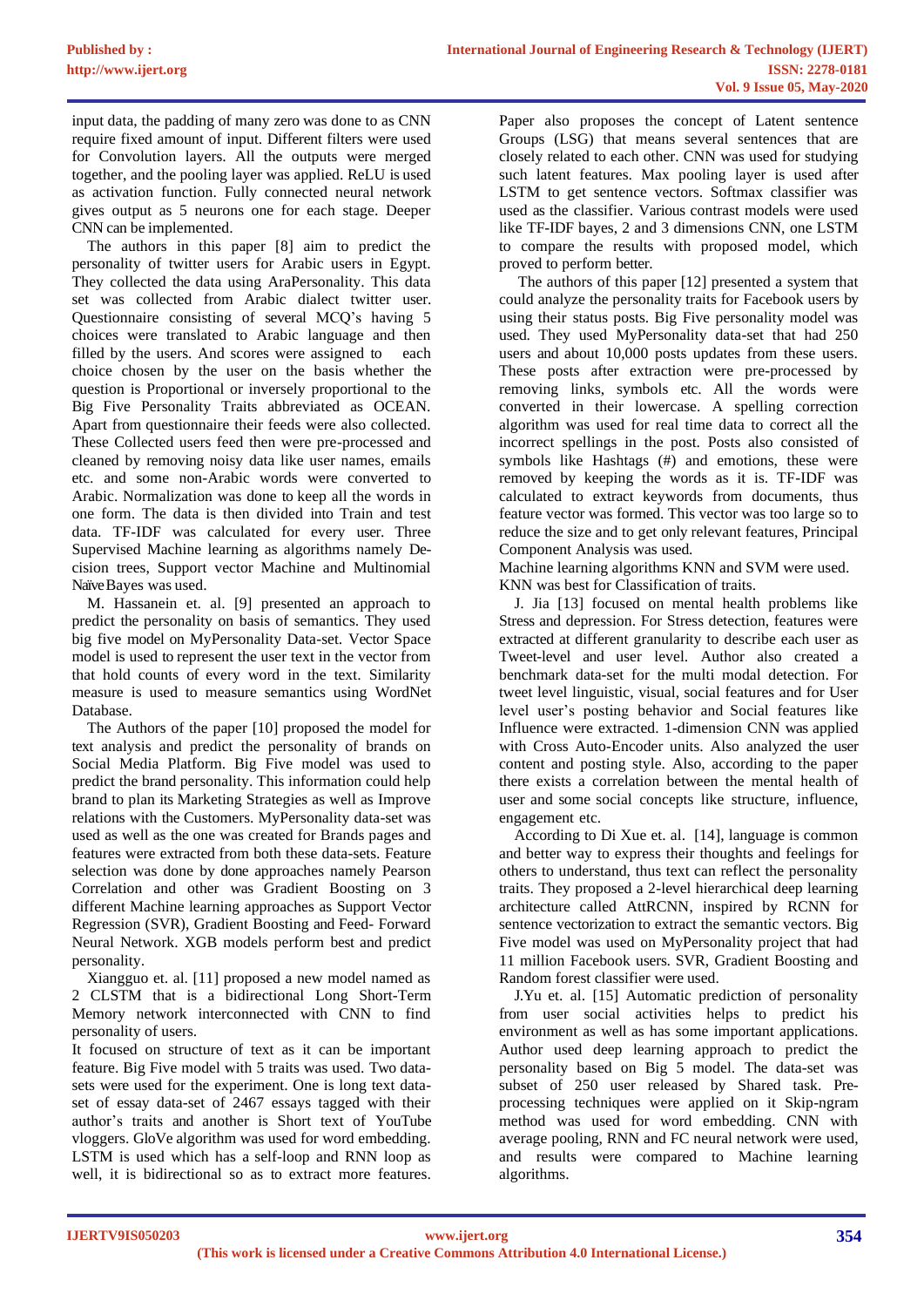Skowron et. al. [16] used the traces left by users on Digital platforms like social media. User's with good reputation in US were selected and asked to fill the Questionnaire and then answers were used to score and for same users Instagram and Twitter posts were collected and pre-processed. In this paper, multimodal personality traits regression that were user's information from two SNSs and evaluate them on the basis of trained data acquired from a one Social Network Sites.

Tadesse et. al. [17] uses Big 5 model to predict the personality of users based on Mypersonality data-set. Text features were extracted from posts that reflect language us- age and has expression and topic count using LIWC and SPLICE dictionaries. Second Social interaction features like connectivity, network size etc. Pearson's correlation is used to measure strength of relationship between variable and to get important features. XGBoost is used as classifier along with 3 baseline algorithms as Logistic regression, Gradient Boosting and SVM. XGBoost gave best results in predicting the personality traits.

The paper used a new Machine learning algorithm called Label Distribution learning [18]. The data collected was from Sina Weibo a microblogging site from Updates, status etc of the user and a test of 44 questions called as BFI was conducted to obtain their personality scores. The feature extraction was done in 3 categories that included static features that had little changes over time like gender, name etc, Dynamic features that changed over time like followers etc and last is Content features like blogs, linguistic, psychological features etc. Every Instance is given a label called as real valued. 8 LDL algorithms were used such as Knn, Bayes, and SVM etc. these were compared with some Baseline algorithms like M'5 Rules, Random Forest and Tree, ZeroR,Gaussian, Linear Regression, Support Vector Regression, and MLP. Label distribution with Support vector Machine gave highest accuracy.

T. Yo et. al. [19] predicted personal attributes like Age, Gender, Occupation based on the Users Twitter data collected using API for 120 users. Mecab tool was used to collect the words from the post. Skip n gram method of Word2Vec tool was used to create the word embedding. Various ML algorithms along with deep learning algorithms were used like Linear SVC, Random Forests, KNN and AdaBoost. Full connection Neural network was used with varying parameters to get optimized results. Various attributes showed varies result for the Algorithms. Prediction of gender and occupation were more accurate using Linear SVC and deep learning. Whereas for age groups prediction using Random Forest And AdaBoost were more accurate.

The authors Wald et. al. [22] used Data mining techniques to predict the personality based on Social Networking site Facebook. Goal of the paper was to find out the topmost and bottom among the users exhibiting the traits. They used data of previously performed experiment called as Big 5 Experiment done conducted by Online Privacy Foundation. The aim of the experiment was to conduct a survey of 537 users of Facebook who

gave some answers to the Questions that categorize according to Big Five model. In addition to this, their information was also collected that would uniquely define every user with 32 attributes like sex, age, comments etc and 80 text attributes. LIWC was used to find positive and negative emotions from the text. Numerical algorithms such as Linear regression, REPTree, Decision Tables were used to predict top and bottom in the list. REPtree models along with all traits were accurate to predict users. Further, the automatic data mining techniques can be used for prediction thereby reducing the number of attributes used.

The authors [24] used Semi-Supervised method to use the large amount of unlabeled data in order to improve the prediction accuracy. Pseudo Multi-view Co-training algorithm was used. To extract the linguistic features the techniques such as LIWC and n-grams on Mypersonality data-set after pre- processing it. Words cloud were built to show the how the word is linked with particular personality trait using Wordle that displays the word with highest correlation.

The author of the paper [25] proposed a method to predict the personality of the Facebook users using their digital footprints. Big 5 model was used as the Trait model. There were 2 data-sets used, one was collected from 90,000 and plus Facebook users and other was the personality traits of all these users. The extraction of data had more than 600 features to get only the necessary features, the LASSO algorithm was used to extract only the main features. Model gave best accuracy for Openness and Extraversion, the lowest was for Agreeableness while Conscientiousness and Neuroticism had moderate accuracy.

The system [26] was developed that was a web application to predict the use personality based on the Twitter posts by the user. MyPersonality data-set was used with slight modifi- cations. Indonesian data-set was created by translating above data-set. And User text was taken from Twitter tweets and made a single document. Text data was to be represented in Vector form after preprocessing it like tokenization, removal of stop words, stemming etc. This Classification is Multi Class as person has combination of traits. A Binary classifier was built for every trait. Multinomial Nave Bayes model was used using multimodal distribution with occurrences of word or word weight as feature to classify. KNN with Cosine similarity for document Classification was used. SVM was also used. MNB gave best accuracy.

# IV. FUTURE TRENDS

One of the research areas that requires lot of attention is predicting the personality based on Social media data. A lot of work has been already done but still requires some work to be done to increase the accuracy of prediction. Thus, requires improvement in various aspects of system like Algorithms, Extraction of Features, and Data-set etc.

According to authors in [7] shallower and deeper CNN can be implemented that have not been implemented previously in Natural Language processing. More over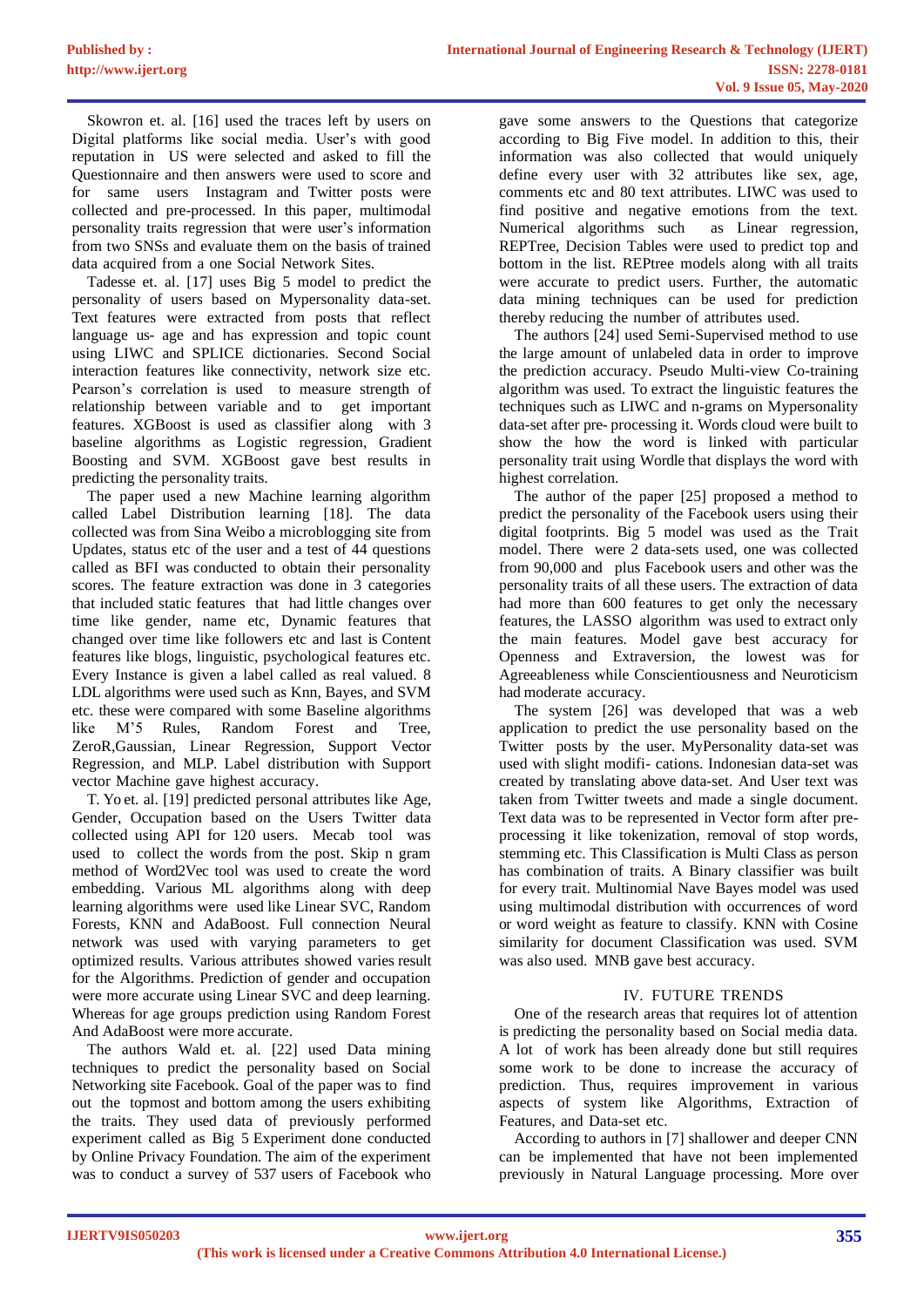the predictability of model should be Checked on various data-sets.

Increasing the size of data-set and to improve the feature extraction that can improve the accuracy [8]. Using Multivari- ate regression instead of Single for all the traits at once. Also, it is necessary to check if persons and brand personality are similar, this could be used in advantageous ways to provide and recommend services as well as help plan marketing strategies [10]. Apart from the text other multi- media data can be used to such as photo, videos etc. [11]. Creating dictionary for the patois words used in the social media to predict personality [12].

To get proper mental health status, offline personalized measurement must be done for users so that proper care can be provided to them [13]. Regression algorithm designed to predict the personality can be used to increase the accuracy by giving input as semantic features [14]. As the amount of data increases it becomes impossible or difficult to label the data, thus Unsupervised learning [15] can be used to predict personality by using the external knowledge and thus cluster the text. Larger data set can help in improving accuracy and help recommend the users with services, movies, music etc. [17]. Personality varies over time, so the data collected should include all the previous posts from past.

## V. CONCLUSION

Behaviour on Social media sites of users can help in predicting the traits of User based on various personality models. Earlier questionnaire method was used that could be a Costly and time-consuming process. The goal of this paper is to give summary of the work done for Predicting the personality on text from Social media sites and to summarize the future trends. Table I Shows the Overview of the Current research techniques Performed analysis shows the Various techniques and models used. Working on the future directions, accuracy can be increased of prediction as well as can be used to provide some Customized services and other recommendations.

#### REFERENCES

- [1] Diener, E. and Lucas, R. (2019). Personality Traits. [online] Noba. Avail- able at: https://nobaproject.com/modules/personality-traits [Accessed 30 Sep. 2019].
- [2] Thompson, J. (2019). [online] Bizfluent.com. Available at: https://bizfluent.com/info-7745856-four-theories-personality.html [Accessed 30 Sep. 2019].
- [3] En.m.wikipedia.org. (2019). Deep learning. [online] Available at: https://en.m.wikipedia.org/wiki/Deep learning [Accessed 30 Sep. 2019].
- [4] En.wikipedia.org. (2019). Social media mining. [online] Available at: https://en.wikipedia.org/wiki/Social-media-mining [Accessed 30 Sep. 2019].
- [5] Bonner, A. (2019). The Complete Beginners Guide to Deep Learning. [online] Medium. Available at: https://towardsdatascience.com/intro-to- deep-learningc025efd92535 [Accessed 30 Sep. 2019].
- [6]M. K. Hayat, A. Daud, A. A. Alshdadi, A. Banjar, R. A. Abbasi, Y. Bao, and H. Dawood, "Towards Deep Learning Prospects: Insights for Social Media Analytics," IEEE Access, vol. 7, pp. 36958– 36979, 2019.
- [7]Maite Gim´enez, R. Paredes and R. Paolo, "Personality Recognition

Using Convolutional Neural Networks", Springer Nature Switzerland AG pp- 313-323, 2018

- [8]M. S. Salem, S. S. Ismail, and M. Aref, "Personality Traits for Egyptian Twitter Users data-set," Proceedings of the 2019 8th International Conference on Software and Information Engineering - ICSIE 19, 2019.
- [9]M. Hassanein, W. Hussein, S. Rady, and T. F. Gharib, "Predicting Personality Traits from Social Media using Text Semantics," 2018 13th International Conference on Computer Engineering and Systems (ICCES), 2018.
- [10] R. B. Tareaf, P. Berger, P. Hennig, and C. Meinel, "Personality Exploration System for Online Social Networks: Facebook Brands As a Use Case," 2018 IEEE/WIC/ACM International Conference on Web Intelligence (WI), 2018
- [11] X. Sun, B. Liu, J. Cao, J. Luo, and X. Shen, "Who Am I? Personality Detection Based on Deep Learning for Texts," 2018 IEEE International Conference on Communications (ICC), 2018.
- [12] M. Vaidhya, B. Shrestha, B. Sainju, K. Khaniya, and A. Shakya, "Personality Traits Analysis from Facebook Data", 21st International Computer Science and Engineering Conference (ICSEC), 2017.
- [13] J. Jia, "Mental Health Computing via Harvesting Social Media Data," Proceedings of the Twenty-Seventh International Joint Conference on Artificial Intelligence, 2018.
- [14] D. Xue, L. Wu, Z. Hong, S. Guo, L. Gao, Z. Wu, X. Zhong, and J. Sun, "Deep learning-based personality recognition from text posts of online social networks," Applied Intelligence, vol. 48, no. 11, pp. 4232–4246, May 2018.
- [15]J. Yu and K. Markov, "Deep learning based personality recognition from Facebook status updates," 2017 IEEE 8th International Conference on Awareness Science and Technology (iCAST), 2017
- [16]M. Skowron, M. Tkal c'ic', B. Ferwerda, and M. Schedl, "Fusing Social Media Cues," Proceedings of the 25th International Conference Com- panion on World Wide Web - WWW 16 Companion, 2016.
- [17]M. M. Tadesse, H. Lin, B. Xu, and L. Yang, "Personality Predictions Based on User Behavior on the Facebook Social Media Platform," IEEE Access, vol. 6, pp. 61959–61969, 2018.
- [18]D. Xue, Z. Hong, S. Guo, L. Gao, L. Wu, J. Zheng, and N. Zhao, "Personality Recognition on Social Media With Label Distribution Learning," IEEE Access, vol. 5, pp. 13478–13488, 2017.
- [19]T. Yo and K. Sasahara, "Inference of personal attributes from tweets using machine learning," 2017 IEEE International Conference on Big Data (Big Data), 2017.
- [20]Victor Zhou,Machine Learning for Beginners: An Introduction to Neural Networks, Towards Data Science, 05- Mar-2019. [On- line]. Available: https://towardsdatascience.com/machine-learning-for- beginnersanintroduction-to-neural-networks-d49f22d238f9. [Accessed: 30 sep-2019].
- [21]H. Thilakarathne, Artificial Neural Networks with Net# in Azure ML Studio, NaadiSpeaks, 08-Nov-2017. [Online]. Available: https://naadispeaks.wordpress.com/2017/11/08/artificialneural- networkswith-net-in-azure-ml-studio/. [Accessed: 30-Sep-2019].
- [22]R. Wald, T. Khoshgoftaar, and C. Sumner, "Machine prediction of personality from Facebook profiles," 2012 IEEE 13th International Conference on Information Reuse and Integration (IRI), 2012.
- [23]N. Majumder, S. Poria, A. Gelbukh, and E. Cambria, "Deep Learning- Based Document Modeling for Personality Detection from Text," IEEE Intelligent Systems, vol. 32, no. 2, pp. 74–79, 2017.
- [24]H. Zheng and C. Wu, "Predicting Personality Using Facebook Status Based on Semi-supervised Learning," Proceedings of the 2019 11th International Conference on Machine Learning and Computing - ICMLC 19, 2019.
- [25]Laleh and R. Shahram, Analyzing Facebook Activities for Personality Recognition, 2017 16th IEEE International Conference on Machine Learning and Applications (ICMLA), 2017
- [26]B. Y. Pratama and R. Sarno, Personality classification based on Twitter text using Naive Bayes, KNN and SVM, 2015 International Conference on Data and Software Engineering (ICoDSE), 2015.